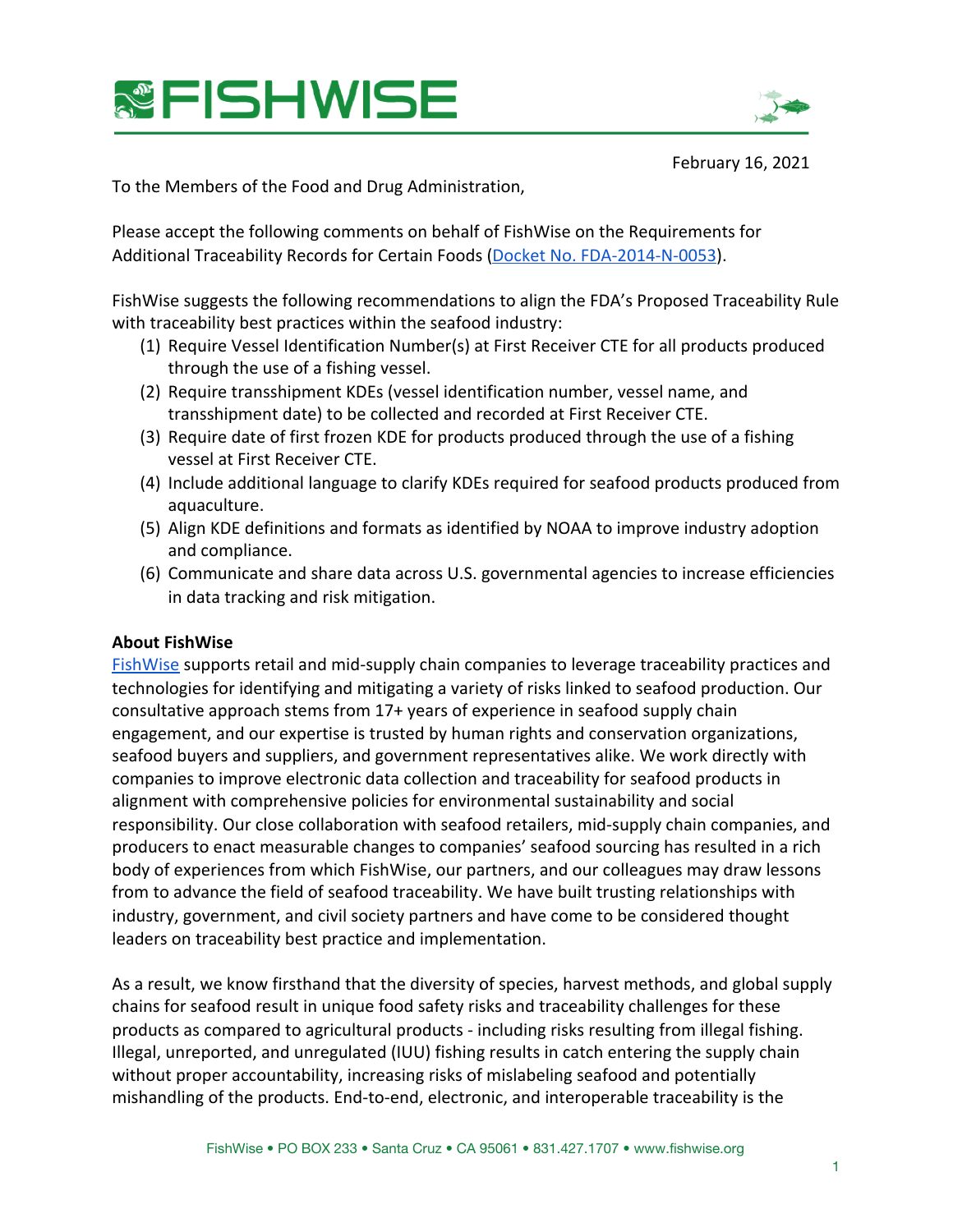# **&FISHWISE**



industry's best practice, and allows for documenting seafood product's legal origins *and* proper handling.

FishWise's seafood traceability efforts align with the FDA's New Era of Smarter Food Safety Blueprint first core element to support end-to-end traceability with interoperable and electronic systems. We are pleased to see electronic traceability as a requirement under this proposed rule. We recognize the wide breadth of food products under this rule's jurisdiction, and our comments act to provide insight into the nuances of seafood supply chains.

## **(1) Vessel Identification Number**

The proposed definition of "Vessel Identification Number" ( $\frac{6}{5}$  1.1310) states that this number can be assigned by the International Maritime Organization (IMO) or by any entity or organization for the purpose of uniquely identifying the vessel. **FishWise agrees with this** definition and confirms that the clause to include identification numbers other than IMO **numbers is necessary.** Smaller vessels, less than 300 gross tonnage, are not assigned IMO numbers, and therefore this language to extend to other unique vessel identification numbers is important. Our suggestion is to add language describing when an IMO number is required.

## **(2) Transshipment**

Transshipment is a common business practice in seafood supply chains describing the transfer of fish between vessels that can be owned by different entities. Fishing vessels offload catch with a large refrigerated transport vessel (known as "carriers" or "reefers") either at sea or in port. This transaction within seafood supply chains frequently occurs to increase fishing efficiency at sea by reducing the number of trips of fishing vessels back to port to offload catch. For example, tuna species are typically harvested on the high seas, often using distant water fleets, where monitoring and regulatory enforcement are weak. In this case, at-sea transshipment practices allow fishing vessels to spend long periods at sea and avoid in-port compliance or inspection. At-sea transshipment has been associated with higher risk of transporting illegal, unreported, and unregulated (IUU) catch, undermining social well-being of workers, effective fisheries management, and traceability efforts. These carrier vessels physically possess seafood products that can originate from several harvest vessels, maintain the cold storage of the product, and are therefore a key step within seafood supply chains for documenting proper handling and legal origin of a product. Many industry leaders from harvesters through to FishWise's retail partners have published at-sea transshipment policies that require data collection on the occurrence of transshipment. For these reasons, it is critical to require transshipment KDEs (vessel identification number and name) to be collected and recorded at First Receiver CTE.

A vessel participating in at-sea transshipment is considered a fishing vessel according to the [definition](https://www.federalregister.gov/d/2020-20100/p-210) described in section  $3(18)$  of the Magnuson-Stevens Fishery Conservation and Management Act, and this proposed rule, because these vessels are involved with storage, refrigeration, and transportation of seafood. Although considered a fishing vessel, FishWise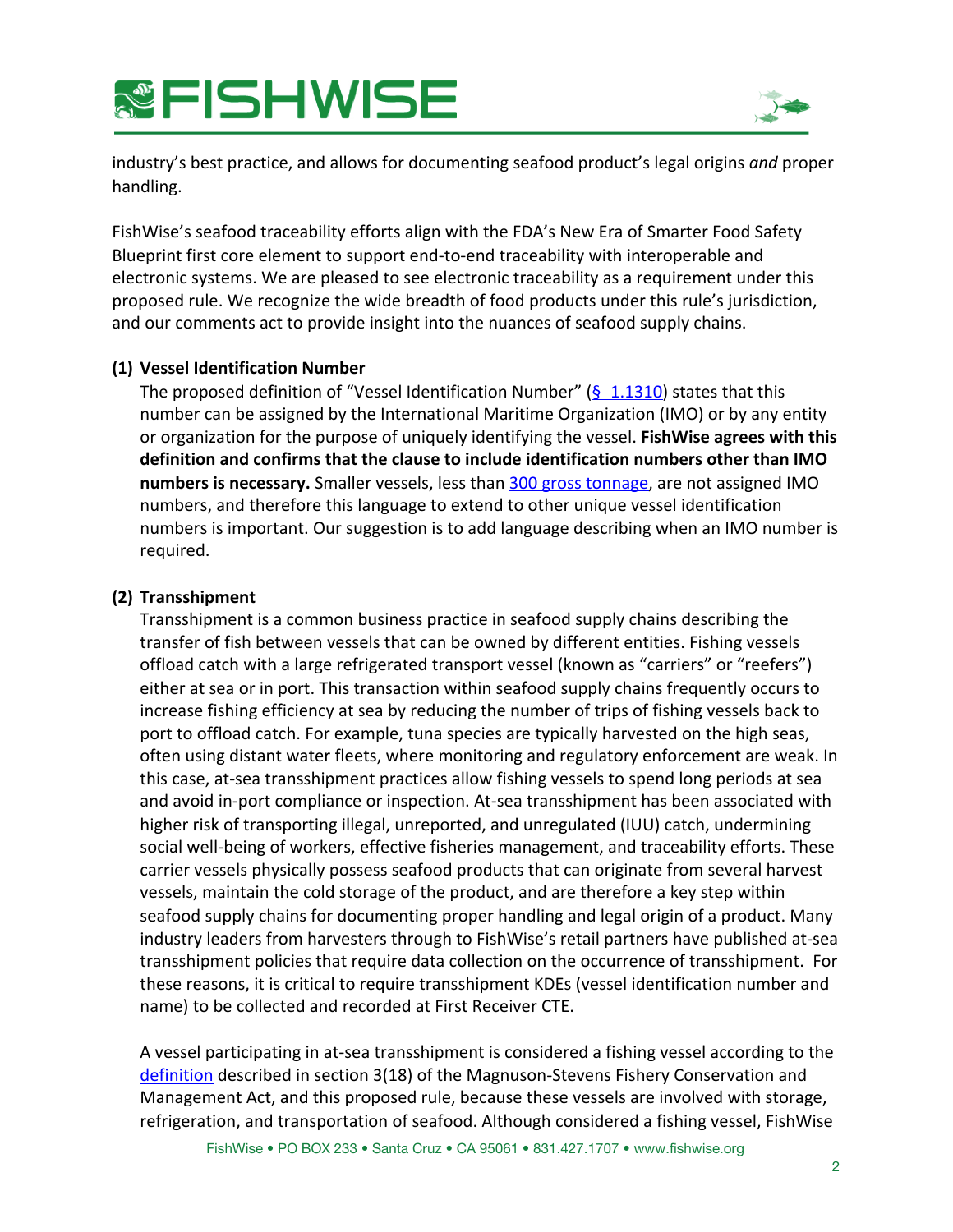## **&FISHWISE**



suggests altering the requirements for First Receiver KDEs for products produced from a fishing vessel to include transshipment information. [Proposed §](https://www.federalregister.gov/d/2020-20100/p-311) 1.1335 states that previous location identifier (proposed  $\S$  1.1335(a)) and the [name](https://www.federalregister.gov/d/2020-20100/p-324) of the transporter who transported the food to the receiver (proposed  $\S$  1.1335(h)) will be recorded. In the outlined **First** Receiver KDEs of products produced from a fishing vessel, FishWise recommends to include the transshipment vessel identification number as the previous location identifier, **name of the vessel as the previous transporter name, and the date of transshipment** (*See KDE Table, Row E, L, M*).

### **(3) First Frozen**

As described above, seafood products can have a long journey prior to reaching the First Receiver whether from a harvest vessel or transshipment vessel. These long periods of time at sea require operators to maintain freshness. Seafood that has not been kept at proper temperatures can cause foodborne illness. **Proposed § 1.1330(a)** described the KDEs to be collected by the First Receiver KDEs of products other than those produced through the use of a fishing vessel (§ 1.1330(b)) to require information about where/when the food was cooled as well as where/when the food was packed. **FishWise suggests that fishing vessels** not be excluded from this First Receiver KDE requirement and require date and time the seafood was first frozen (*See KDE Table, Row N*).

### **(4)** Aquaculture

Aquaculture products now make up more than 50% of seafood consumption in the U.S. and issues of traceability and even IUU fishing (of wild-capture feed sources) still exist within those supply chains. Aquaculture produces all three seafood products identified on the FDA's Food Traceability List: finfish, crustaceans, and mollusks. Because of this, there needs to be improved clarification regarding expectations of the First Receivers of seafood produced from aquaculture. Aquaculture is only defined as a [harvest](https://www.federalregister.gov/d/2020-20100/p-213) activity in this proposed rule, but is also defined as a [Farm](https://www.federalregister.gov/d/2020-20100/p-567) in Subpart J §1.328. Clearly state in Subpart S **ight and incident and thegeth and thegaging Growing Area Coordinates (§ 1.1325(a))** as a First Receiver KDE. FishWise agrees with the use of GPS coordinates to identify pond specific harvest and identify small-scale aquaculture farms. (See KDE Table, Row O)

FishWise agrees that the First Receiver of seafood products is the buyer or the first person (other than a fishing vessel or aquaculture farm) who purchases and takes physical possession of a food on the Food Traceability List. We do not propose changing the definition of fishing vessel, but we urge the FDA to allow for the differentiation of harvest and transshipment vessel information if transshipment occurs. We suggest that key data elements (KDEs) that a First Receiver collects include the above recommendations. These recommendations for First Receiver KDEs are summarized in the below table.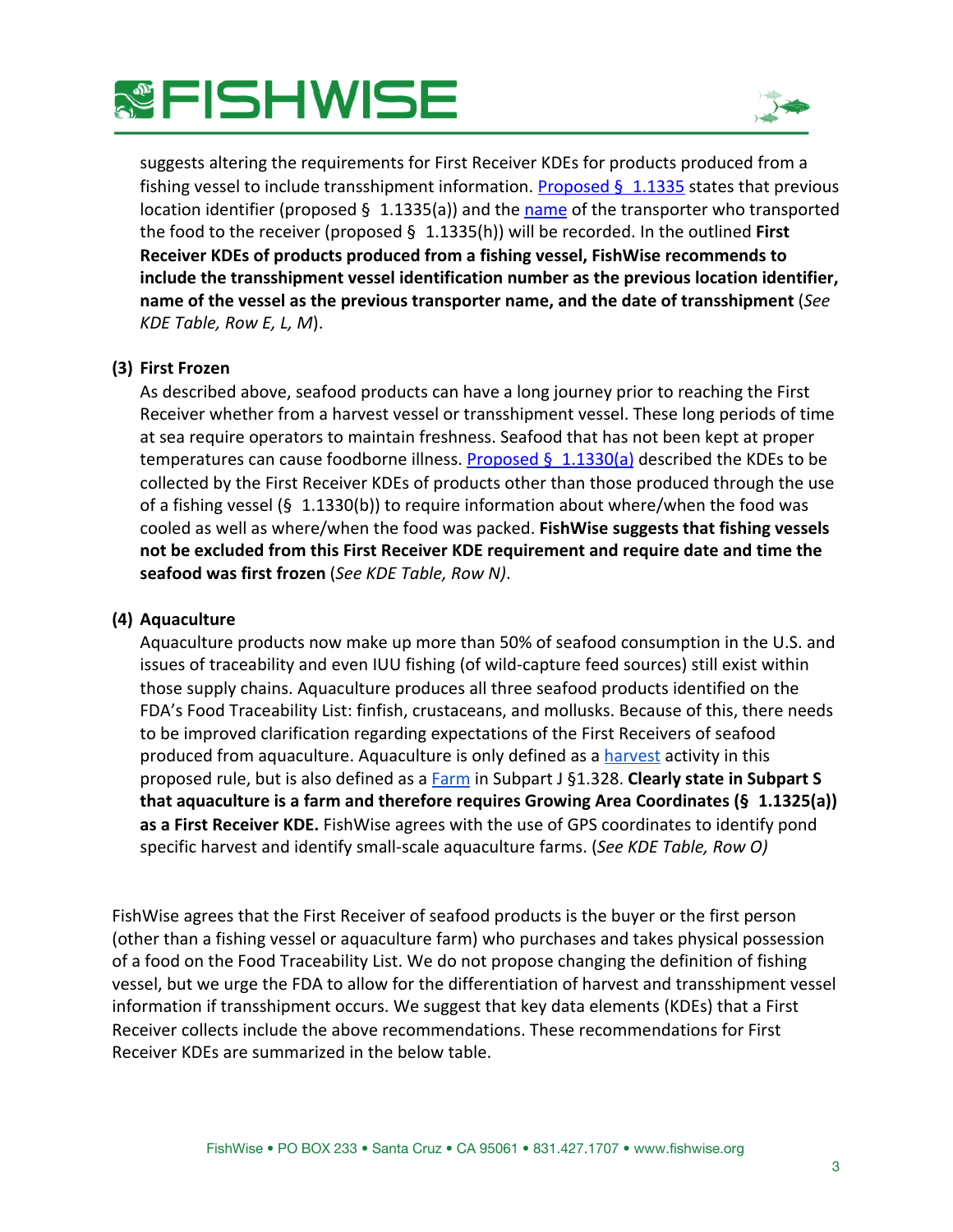



|   | <b>First Receiver KDE</b>                                                                                               | <b>Description</b>                                                                                                                                                                             |
|---|-------------------------------------------------------------------------------------------------------------------------|------------------------------------------------------------------------------------------------------------------------------------------------------------------------------------------------|
| Α | <b>Traceability Lot Code</b>                                                                                            | descriptor, often alphanumeric, used to identify a traceability lot<br>and acts as the linking KDE                                                                                             |
| В | Harvest Date Range                                                                                                      | Dates of Capture                                                                                                                                                                               |
| C | <b>Harvest Location</b>                                                                                                 | Harvest location (NMFS Ocean Geo Code/geographical coordinates)                                                                                                                                |
| D | Location description                                                                                                    | Name of the fishing vessel that caught the seafood, the country in<br>which the fishing vessel's license, and a point of contact for the<br>fishing vessel<br>*Suggest collecting: Vessel Flag |
| E | Location Identifier                                                                                                     | <b>Vessel Identification Number</b><br>*Suggest collecting: Transshipment Vessel Identification Number<br>for products that are transshipped (Recommendation 1)                                |
| F | Entry Number (import)                                                                                                   | Importer license number                                                                                                                                                                        |
| G | Location identifier and<br>description of receiver                                                                      | Unique identification code, complete physical address, and key<br>contact business information of the first receiver purchaser                                                                 |
| н | Date/time of receiving                                                                                                  | Date and time                                                                                                                                                                                  |
| T | Quantity and Unit of Measure                                                                                            | quantity and unit of measure of the food (e.g., 6 cases, 200 pounds)                                                                                                                           |
| J | Traceability product identifier<br>and description                                                                      | Category Code/Term, Category Name<br>*Suggest collecting: scientific name (Recommendation 5)                                                                                                   |
| К | Reference record types and<br>numbers                                                                                   | Bills of lading (BOL), purchase orders, advance shipping notices<br>(ASNs), work orders, invoices, batch logs, production logs, and<br>receipts                                                |
| L | Name of the previous<br>transporter                                                                                     | <b>Vessel Name</b><br>*Suggest collecting: Transshipment vessel name for products that<br>are transshipped (Recommendation 1)                                                                  |
| M | *Suggest collecting: Date of<br><b>Transshipment</b><br>(Recommendation 1)                                              | If transshipment occurred, date of transshipment.                                                                                                                                              |
| N | *Suggest collecting: Date/time<br>of first Freezing<br>(Recommendation 3)                                               | Date and time                                                                                                                                                                                  |
| O | *Suggest collecting: Growing<br><b>Area Coordinates for products</b><br>produced from Aquaculture<br>(Recommendation 4) | Pond location (geographical coordinates)                                                                                                                                                       |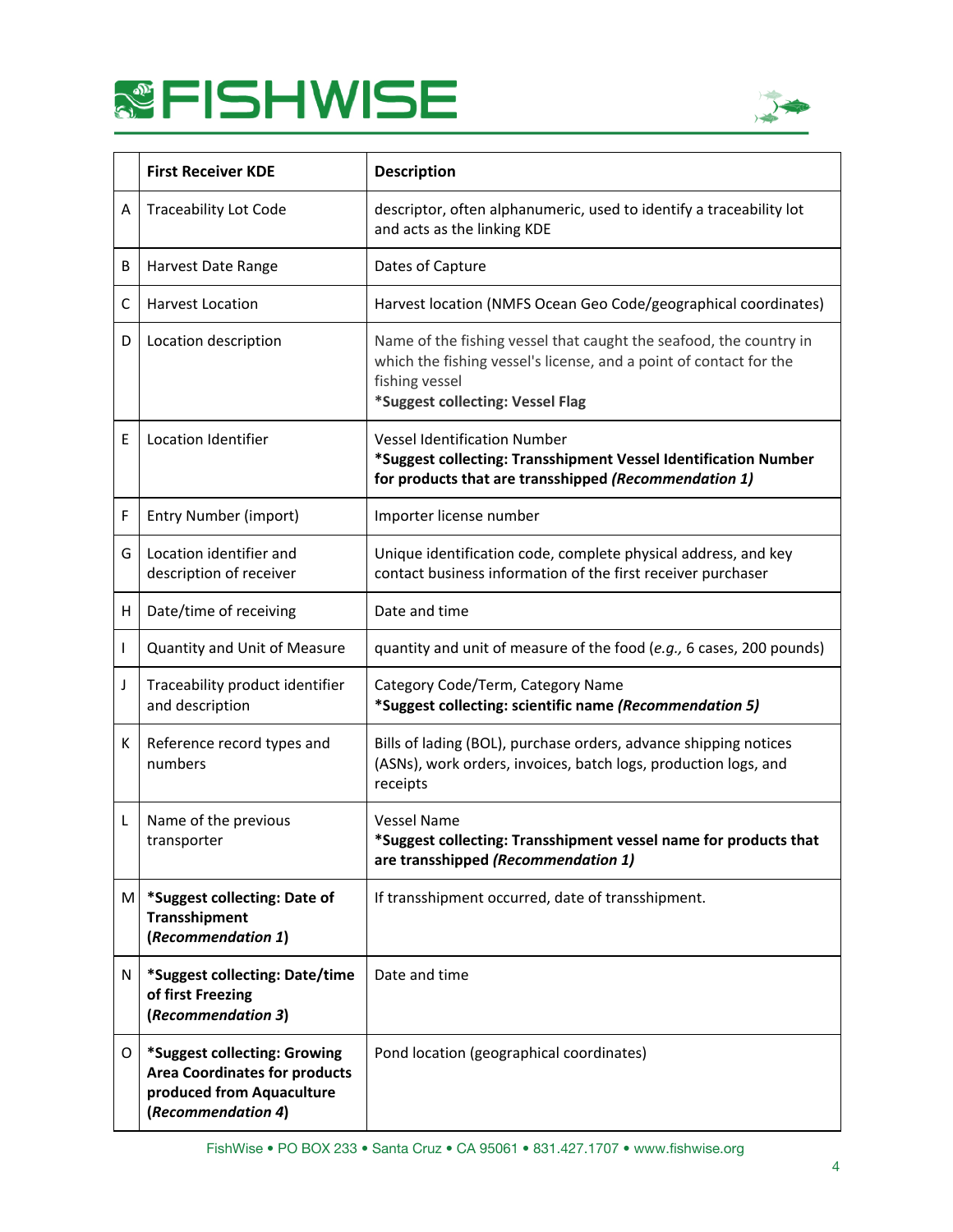



## (5) Alignment of KDEs

FishWise is encouraged by the continued momentum to prioritize electronic and end-to-end traceability. We agree that standardized data collection streamline internal records and promote interoperability throughout the supply chain, which can improve verification exercises (§ 1.1315(a)(4)). However, many import requirements already collect a subset of this data from the seafood industry. A review of the information currently collected against the information proposed in this new traceability program might reveal that a good amount of information is already collected. Where KDEs required under this rule overlap with information collected under others (e.g. SIMP, NOAA 370 Form) alignment will improve efficiency and cost effectiveness of compliance.

The Seafood Import Monitoring Program (SIMP) (Docket No. 150507434-6638-02) exists as a traceability program that requires importers to record and provide key data elements from point of harvest to entry into the U.S. market. As the FDA proposed rule intends to collect several pieces of key data elements from seafood products, FishWise suggests alignment on KDE definitions and formats as identified by NOAA. For example, we agree that Category Code/Term aligns with ASFIS as expected for SIMP, and we encourage the use of the product's scientific name as the Category Name.

With standardization and alignment of KDE formats, companies can more readily adapt their existing data management systems that are already collating supply chain data, resulting in improved opportunities for data interoperability. For the KDEs required for seafood produced from a fishing vessel or from aquaculture by FDA Subpart S, FishWise suggests aligning KDE definitions and formats as outlined by NOAA.

Standardized, open and industry-wide nomenclature is encouraged to prevent confusion and harmonize existing procedures and protocols. Currently, the seafood industry is moving towards standardization of KDEs as outlined in the GDST 1.0 standards<sup>1</sup>. FishWise encourages the seafood industry to align with GDST 1.0 standards, which will help with achieving traceability best practices of electronic, end-to-end, and interoperable systems. In addition to GS1 and the 3-Alpha Seafood Species Code ( $\S$  1.1310(1)), FishWise recommends the FDA include a reference to GDST's existing standards for relevant information required for seafood in Subpart S. This will streamline compliance and remain current in industry standards as traceability progresses.

### (6) Intragovernmental Coordination

An important component of this recommendation will be standardizing how this new U.S. traceability rule operates along other programs and best practices within the seafood industry. Seafood supply chains are global and complex, resulting in several United States governmental agencies having jurisdiction over seafood products as they enter the country

 $\frac{1}{2}$  https://traceability-dialogue.org/gdst-1-0-materials/ FishWise . PO BOX 233 . Santa Cruz . CA 95061 . 831.427.1707 . www.fishwise.org